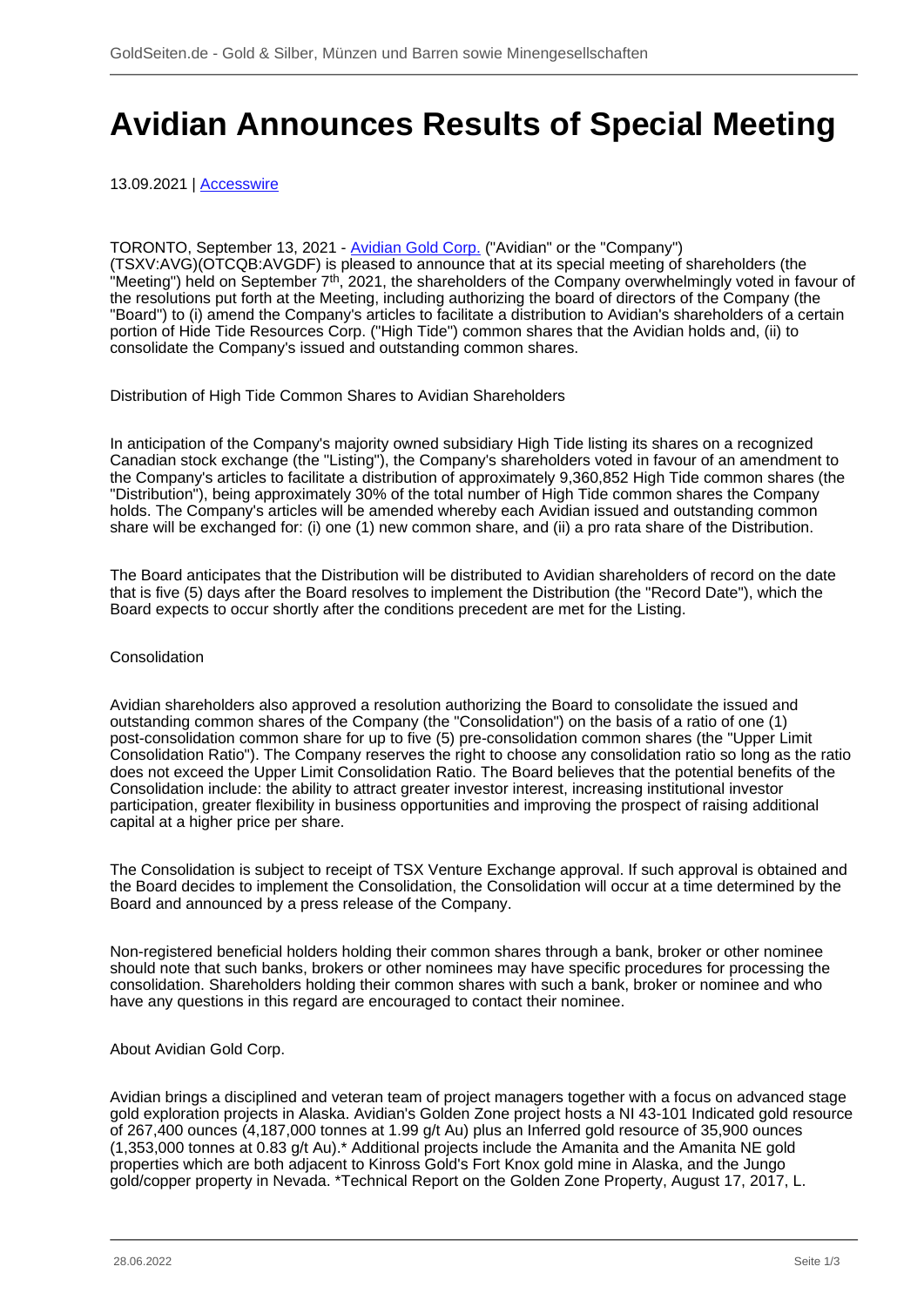# McGarry P.Geo & I.. Trinder P.Geo, A.C.A Howe International Ltd.

High Tide is a private corporation that is focused on, and committed to, the development of advanced-stage mineral projects in Canada using industry best practices combined with a strong social license from local communities. High Tide is earning a 100% interest in the Labrador West Iron Project located adjacent to IOC/Rio Tinto's 23 mtpy Carol Lake Mine in Labrador City, Labrador and owns a 100% interest in the Lac Pegma Copper-Nickel-Cobalt deposit located 50 kilometres southeast of Fermont Quebec.

Further details on the Company and the individual projects, including the NI 43-101 technical reports on the Golden Zone property and Labrador West Iron property can be found on the Company's website at www.avidiangold.com.

For further information, please contact:

Steve Roebuck President & CEO Mobile: (905) 741-5458 Email: sroebuck@avidiangold.com

or

Dino Titaro Director, Vice-Chairman Mobile: (647) 283 7600 Email: dtitaro@avidiangold.com

Neither TSX Venture Exchange nor its Regulation Services Provider (as that term is defined in the policies of the TSX Venture Exchange) accepts responsibility for the adequacy or accuracy of this news release.

# Forward-looking information

This News Release includes certain "forward-looking statements" which are not comprised of historical facts including statements regarding the Distribution, the Listing and the Consolidation. Forward-looking statements include estimates and statements that describe the Company's future plans, objectives or goals, including words to the effect that the Company or management expects a stated condition or result to occur. Forward-looking statements may be identified by such terms as "believes", "anticipates", "expects", "estimates", "may", "could", "would", "will", or "plan". Since forward-looking statements are based on assumptions and address future events and conditions, by their very nature they involve inherent risks and uncertainties. Although these statements are based on information currently available to the Company, the Company provides no assurance that actual results will meet management's expectations. Risks, uncertainties and other factors involved with forward-looking information could cause actual events, results, performance, prospects and opportunities to differ materially from those expressed or implied by such forward-looking information. Forward looking information in this news release includes, but is not limited to, the Company's objectives, goals or future plans, statements, exploration results, potential mineralization, the estimation of mineral resources, exploration and mine development plans, the completion of the Offering, the completion of the Listing and the Distribution, timing of the commencement of operations and estimates of market conditions. Factors that could cause actual results to differ materially from such forward-looking information include, but are not limited to: the ability to anticipate and counteract the effects of COVID-19 pandemic on the business of the Company, including without limitation the effects of COVID-19 on the capital markets, commodity prices supply chain disruptions, restrictions on labour and workplace attendance and local and international travel, failure to receive requisite approvals in respect of the foregoing, failure to identify mineral resources, failure to convert estimated mineral resources to reserves, the inability to complete a feasibility study which recommends a production decision, the preliminary nature of metallurgical test results, delays in obtaining or failures to obtain required governmental, environmental or other project approvals, political risks, inability to fulfill the duty to accommodate First Nations and other indigenous peoples, uncertainties relating to the availability and costs of financing needed in the future, changes in equity markets, inflation, changes in exchange rates, fluctuations in commodity prices, delays in the development of projects, capital and operating costs varying significantly from estimates and the other risks involved in the mineral exploration and development industry, and those risks set out in the Company's